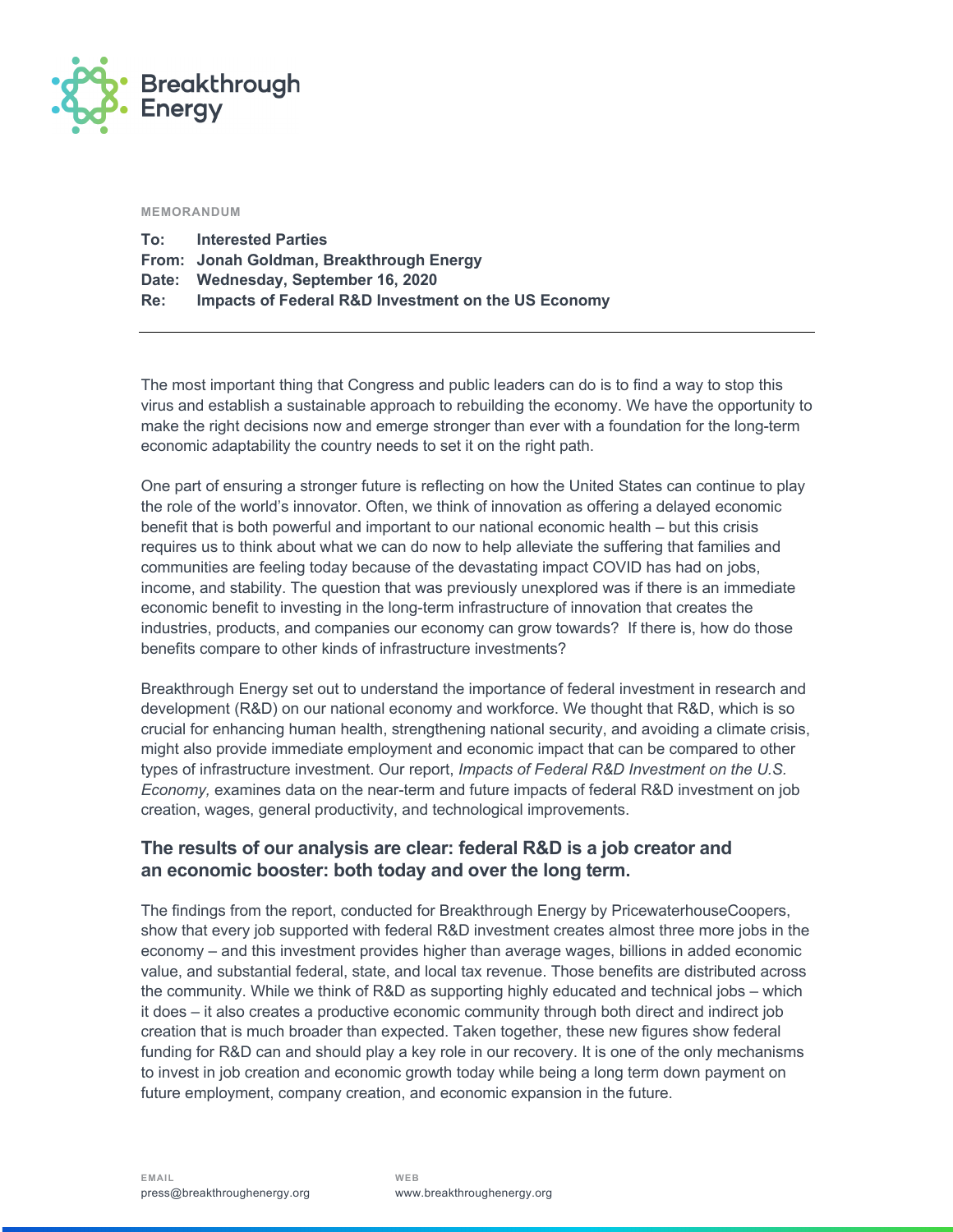We believe these findings show that lawmakers have an opportunity and an obligation to scale up funding for R&D to reap the benefits now and in the future. Federal R&D investment significantly contributes to national economic growth, creates good paying jobs, and provides wide-ranging economic, technological, and societal benefits. Over the next several years, increasing federal R&D funding would serve as an economic stimulus to reduce the impact of the economic downturn caused by the pandemic; expand direct and indirect employment opportunities for individuals who have recently lost their jobs due to budget cuts by businesses, state and local governments, academic institutions, and nonprofit organizations; and spur new infrastructure projects. Over the long run, the benefits of federal R&D investment become even greater, boosting productivity and American economic competitiveness.

As Breakthrough Energy's founder Bill Gates explains:

*When it comes to R&D, it's hard to overstate the importance of public investment. Government funding is especially important to ensure scientists have the space and the freedom they need to test out bold new ideas and keep working on the ones that have the most promise for the future. That kind of risk-tolerant commitment is how we developed lifesaving vaccines and disease treatments, made revolutionary breakthroughs like the information technology that led to the Internet, and put people on the moon more than 50 years ago.*

**The next recovery legislation should include federal R&D funding – as a job-creation tool that meets the urgency of this moment and as a down-payment on broader economic, technological, and social benefits that will continue to pay dividends in the future.** Increasing federal funding of R&D over the next decade will support job and economic growth that bolsters the US economy's innovative capacity, potentially leading to major advancements in human health, clean energy, national defense, and other areas – including the solutions we need to stop a climate crisis.

Just as federal funding for health R&D will contribute to the development of therapeutic treatments and vaccine that ultimately leads us out of the pandemic, investing in R&D in other areas will ensure the nation is prepared to meet future challenges, including climate change. The alternative is that America, which should be a world leader on clean energy, will continue to fall behind, while our global competitors continue to develop the technological breakthroughs needed to get the world to net-zero greenhouse gas emissions by mid-century.

At Breakthrough Energy, we are working to ensure everyone has access to clean, reliable, and affordable energy so we can avert a climate crisis. We believe that by increasing federal R&D investment, America can once again lead on creating the solutions our country and the world need.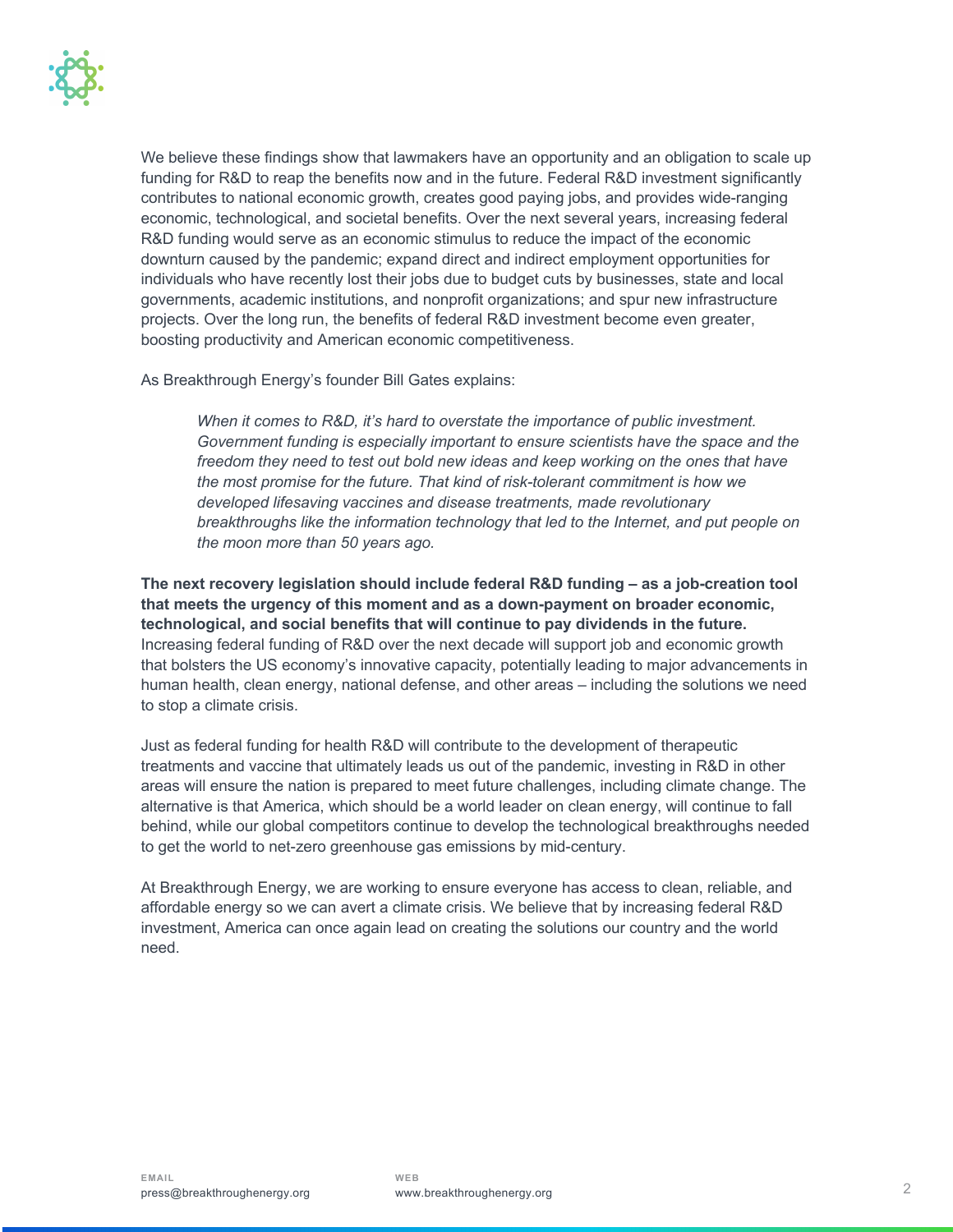

# **Key Findings**

- ¾ **Federal R&D investment is a significant job creator.** In 2018 alone, it directly created 445,800 jobs for American workers. And for every direct job created by federal R&D investment, an average of 2.7 more are supported throughout the rest of the economy – meaning it supported over 1.6 million jobs that year.
- ¾ **Jobs created through this investment pay better wages**, at over 80 percent higher than the average in 2018 for direct jobs, and 24 percent higher including indirect and induced jobs. That includes researchers and scientists, maintenance and supply roles, and numerous other supporting jobs in industries ranging from agriculture to manufacturing.
- ¾ **R&D investment is an economic engine.** In 2018, it added \$197 billion in value to the U.S. economy. And it created nearly \$39 billion in tax payments to further drive economic gains at federal and state levels.
- **Federal investment has a "crowd in effect,"** promoting complementary private sector investment rather than competing with it**.**
- ¾ **Growing this investment would boost these benefits.** If we were to increase federal R&D to 1% of GDP by 2030, it would support an average of 2.7 million jobs annually over the next decade, resulting in \$2.30 trillion in labor income, \$3.7 trillion in economic value, and \$623 billion in federal and state tax revenue over the decade.

# **Nationally, federal R&D funding is a proven job creator**

#### **Federal R&D investment benefits the job market in communities across the country.**

- These impacts can be seen in every region, from coast to coast. In 2018, every single U.S. state had at least 1,000 jobs supported by federal R&D investment, and more than 10,000 jobs in over 30.
- Job growth is not limited to any one part of the country. In 2018, the top states by jobs directly and indirectly supported through federal R&D investment include New York, New Mexico, Alabama, Ohio, Texas and Florida, among others.



#### Figure 9. The Total Impact of Federal R&D Investment: Top 15 States by Total Employment, 2018

Source: PwC calculations based on the IMPLAN model. See Appendix A for underlying data.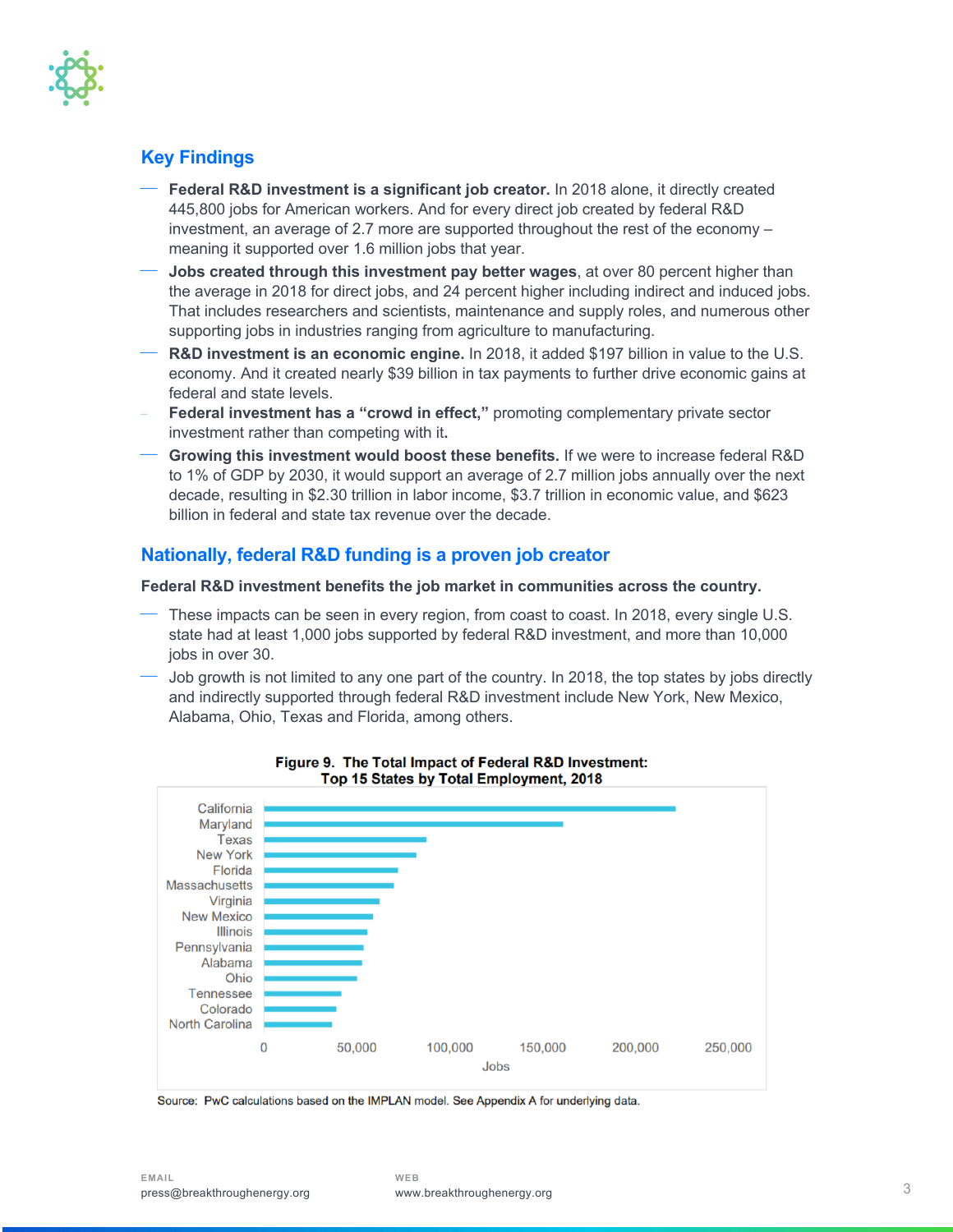

### **Federal R&D investment not only creates jobs – it creates well-paying jobs that support a strong middle class.**

- ¾ Including direct, indirect, and induced employment, across industries ranging from agriculture to manufacturing to retail, average labor income per federally funded R&D job is about 24 percent higher than the average for the overall economy.
- $-$  For jobs directly supported by federally funded R&D, compensation is over 80 percent higher than the average for the overall economy.
- ¾ Federally funded R&D jobs are also highly productive. The direct value contributed to GDP per federally funded R&D job is over \$158,000 in 2018, compared to about \$103,000 for the overall economy.

# **Across the health, energy, and defense sectors, federal R&D funding has a very strong economic multiplier effect**

#### **Federal R&D investment supports jobs and provides billions of dollars annually in labor income, economic value, and tax revenue. In 2018:**

- ¾ Defense R&D contributed to 701,000 jobs, \$54 billion in labor income, \$84 billion in economic value added, and \$17 billion in federal and state tax revenue
- $-$  Energy R&D contributed to 112,100 jobs, \$9 billion in labor income, \$14 billion in economic value added, and \$2.8 billion in federal and state tax revenue
- $-$  Health R&D contributed to 449,200 jobs, \$35 billion in labor income, \$55 billion in economic value added, and \$11 billion in federal and state tax revenue

# **Increased federal R&D investment would boost productivity and position America to compete over the longer term**

### **Sustained investment in R&D would support a steady stream of jobs and other economic benefits, in addition to the positive impacts of new knowledge and technological innovation.**

- $-$  A short-term boost in federal R&D spending would provide an economic stimulus to address the current economic crisis and support employment opportunities for many Americans who have been or will be laid off due to budget cuts by businesses, state and local governments, academic institutions, and non-profits.
- $-$  A long-term sustained increase in federal R&D spending could offset COVID-19-related productivity losses at research labs, as well as the loss of innovative startups due to tightening capital markets.
- ¾ Increasing federal R&D investment to 1 percent of the GDP over the next 10 years would bring extensive benefits, supporting 2.7 million jobs per year on average and adding \$3.7 trillion in value to the U.S. economy, in addition to over \$600 billion in tax payments.